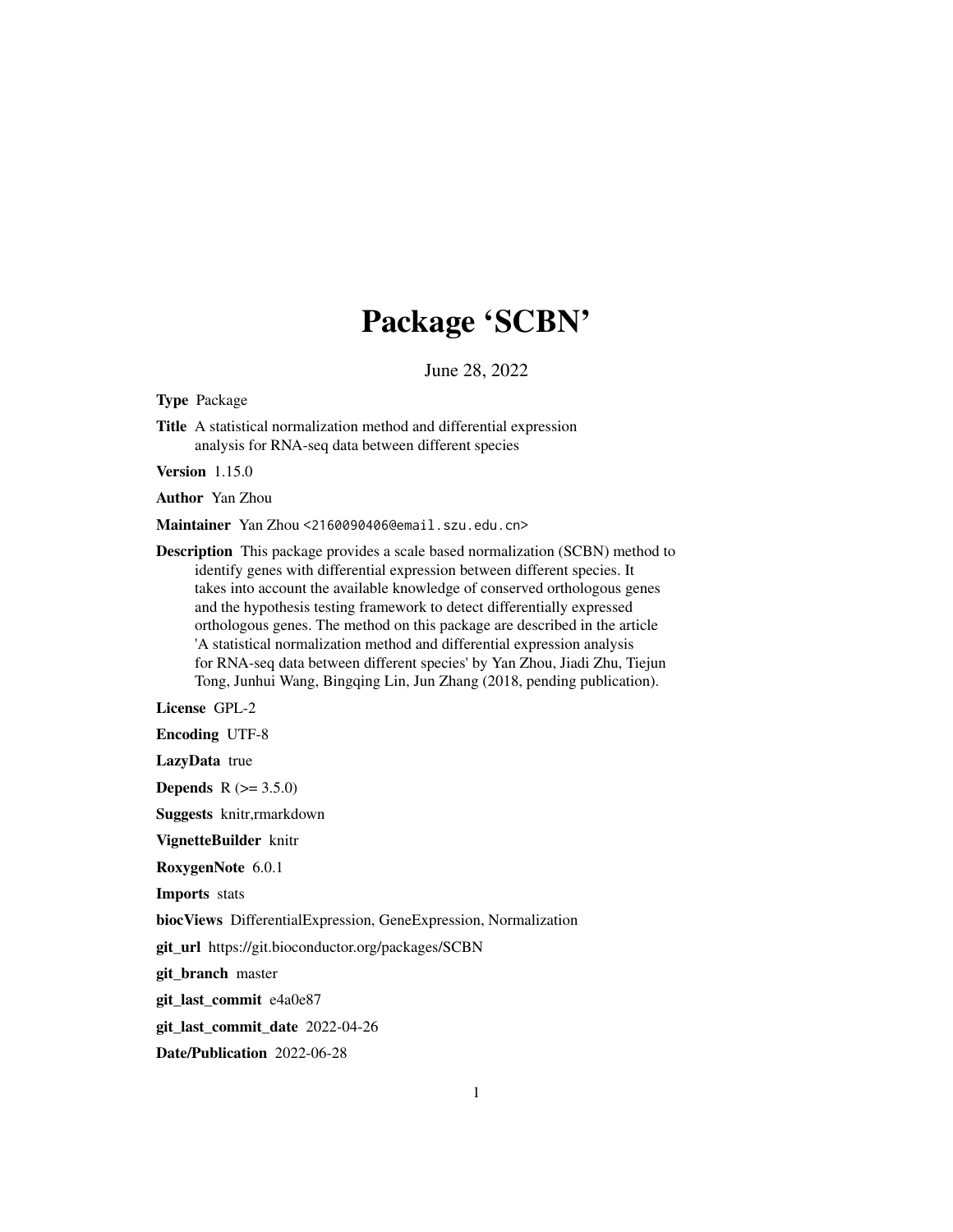# <span id="page-1-0"></span>R topics documented:

| Index |  |  |  |  |  |  |  |  |  |  |  |  |  |  |  |  |  |  |  |
|-------|--|--|--|--|--|--|--|--|--|--|--|--|--|--|--|--|--|--|--|
|       |  |  |  |  |  |  |  |  |  |  |  |  |  |  |  |  |  |  |  |
|       |  |  |  |  |  |  |  |  |  |  |  |  |  |  |  |  |  |  |  |
|       |  |  |  |  |  |  |  |  |  |  |  |  |  |  |  |  |  |  |  |
|       |  |  |  |  |  |  |  |  |  |  |  |  |  |  |  |  |  |  |  |
|       |  |  |  |  |  |  |  |  |  |  |  |  |  |  |  |  |  |  |  |

generateDataset *Generate simulation data for different species*

### Description

To generate RNA-seq genes between different species.

# Usage

```
generateDataset(commonTags=15000, uniqueTags=c(1000, 3000),
                       unmapped=c(4000, 2000),group=c(1, 2),
                       libLimits=c(.9, 1.1)*1e6, empiricalDist=NULL,
                       genelength, randomRate=1/100,
                       pDifferential=.05, pUp=.5, foldDifference=2)
```
# Arguments

| commonTags    | The number of genes have the same expression level.                                                                                         |
|---------------|---------------------------------------------------------------------------------------------------------------------------------------------|
| uniqueTags    | The number of genes only expressed in one species.                                                                                          |
| unmapped      | The number of genes only in one species.                                                                                                    |
| group         | The number of species.                                                                                                                      |
| libLimits     | The limits for two species.                                                                                                                 |
| empiricalDist | Define where to take random sample from (empirical distribution OR random<br>exponential), if NULL, the reads take from random exponential. |
| genelength    | A vector of gene length for each gene of two species.                                                                                       |
| randomRate    | The parameter for exponential distribution.                                                                                                 |
| pDifferential | The propotion of differential expression genes.                                                                                             |
| pUp           | The probably for the reads in first species fold than the second species.                                                                   |
|               | foldDifference The fold for fold expression genes.                                                                                          |

# Value

list(.) A list of output, "DATAN" represents the read counts for the first species, "DATAM" represents the read counts for the second species, "trueFactors" represents the true scaling factor for data, "group" represents the number of species, "libSizes" represents the library size for data, "differentialInd" represents the ID for differential expression genes, "commonInd" represents the ID for common expression genes.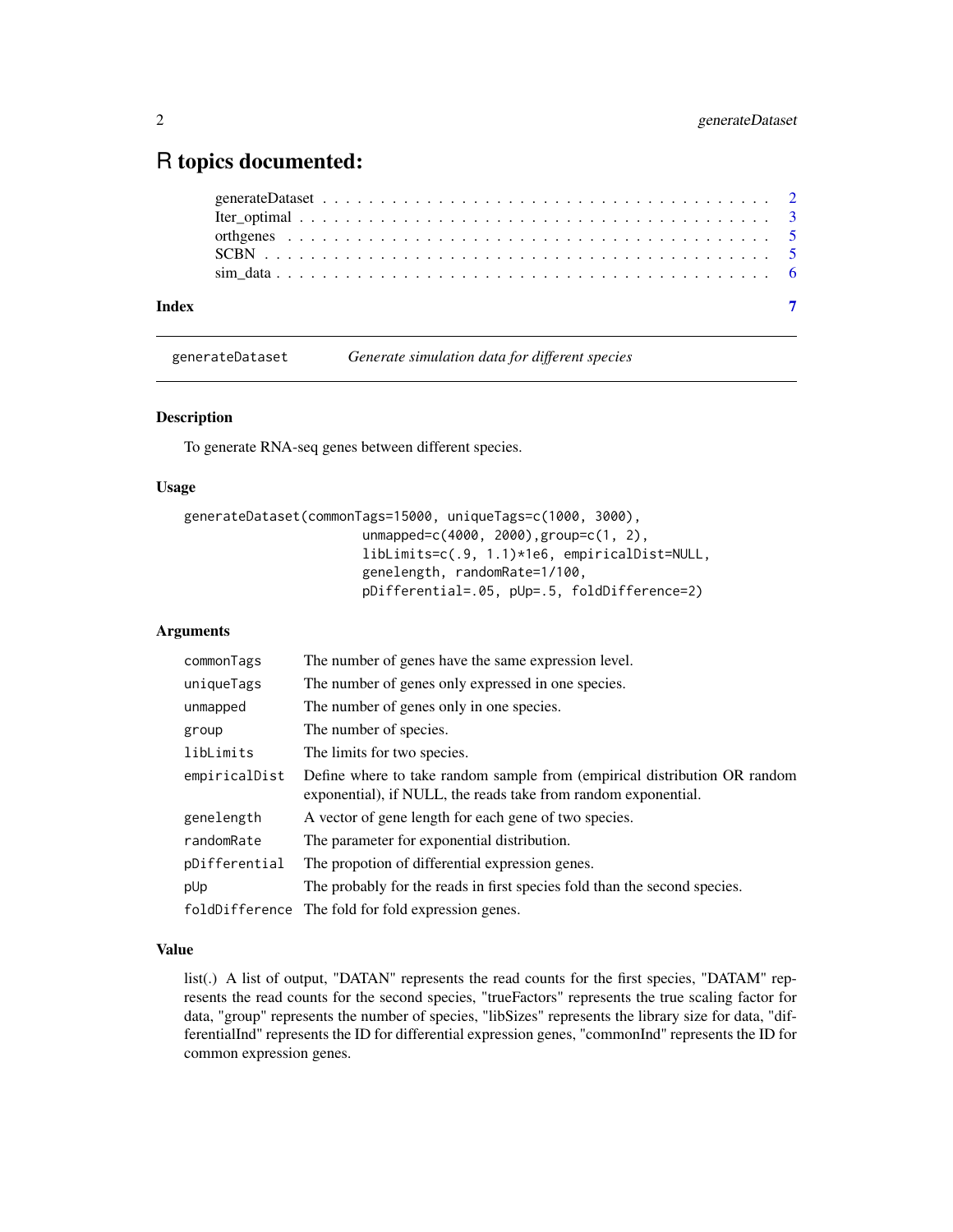# <span id="page-2-0"></span>Iter\_optimal 3

# Examples

```
data(orthgenes)
orthgenes[, 6:9] <- round(orthgenes[, 6:9])
orthgenes1 <- orthgenes[!(is.na(orthgenes[,6])|is.na(orthgenes[,7])|
                       is.na(orthgenes[,8])|is.na(orthgenes[,9])), ]
sim_data <- generateDataset(commonTags=5000, uniqueTags=c(100, 300),
                            unmapped=c(400, 200),group=c(1, 2),
                            libLimits=c(.9, 1.1)*1e6,
                            empiricalDist=orthgenes1[, 6],
                            genelength=orthgenes1[, 2], randomRate=1/100,
                            pDifferential=.05, pUp=.5, foldDifference=2)
```

```
Iter_optimal Iteration to find the optimal value A iteration process to compute the
                          normalization factor to identify difference expression(DE) of genes be-
                          tween different species
```
# Description

Iteration to find the optimal value A iteration process to compute the normalization factor to identify difference expression(DE) of genes between different species

Set the initial value Using median method to compute the normalization factor to identify difference expression (DE) of genes between different species

Compute the false discovery rate Compute the p-value for each orthologous genes between different species

#### Usage

```
Iter_optimal(scale, orth_gene, hkind, a)
```

```
MediancalcNorm(orth_gene, hkind)
```
sageTestNew(x, y, lengthx, lengthy, n1, n2, scale)

# Arguments

| scale        | A value for normalization factor.                                                                                                                                                                                                    |
|--------------|--------------------------------------------------------------------------------------------------------------------------------------------------------------------------------------------------------------------------------------|
| orth_gene    | Matrix or data.frame containing read counts and gene length for each ortholo-<br>gous gene between different species. The first and third column containing gene<br>length, the second and the fourth column containing read counts. |
| hkind        | A vector shows conserved genes position in orthologous genes.                                                                                                                                                                        |
| a            | P-value cutoff in iteration process to find the optimal normalization factor.                                                                                                                                                        |
| $\mathsf{x}$ | The read counts for the first species.                                                                                                                                                                                               |
| y            | The read counts for the second species.                                                                                                                                                                                              |
| lengthx      | The gene length for the first species.                                                                                                                                                                                               |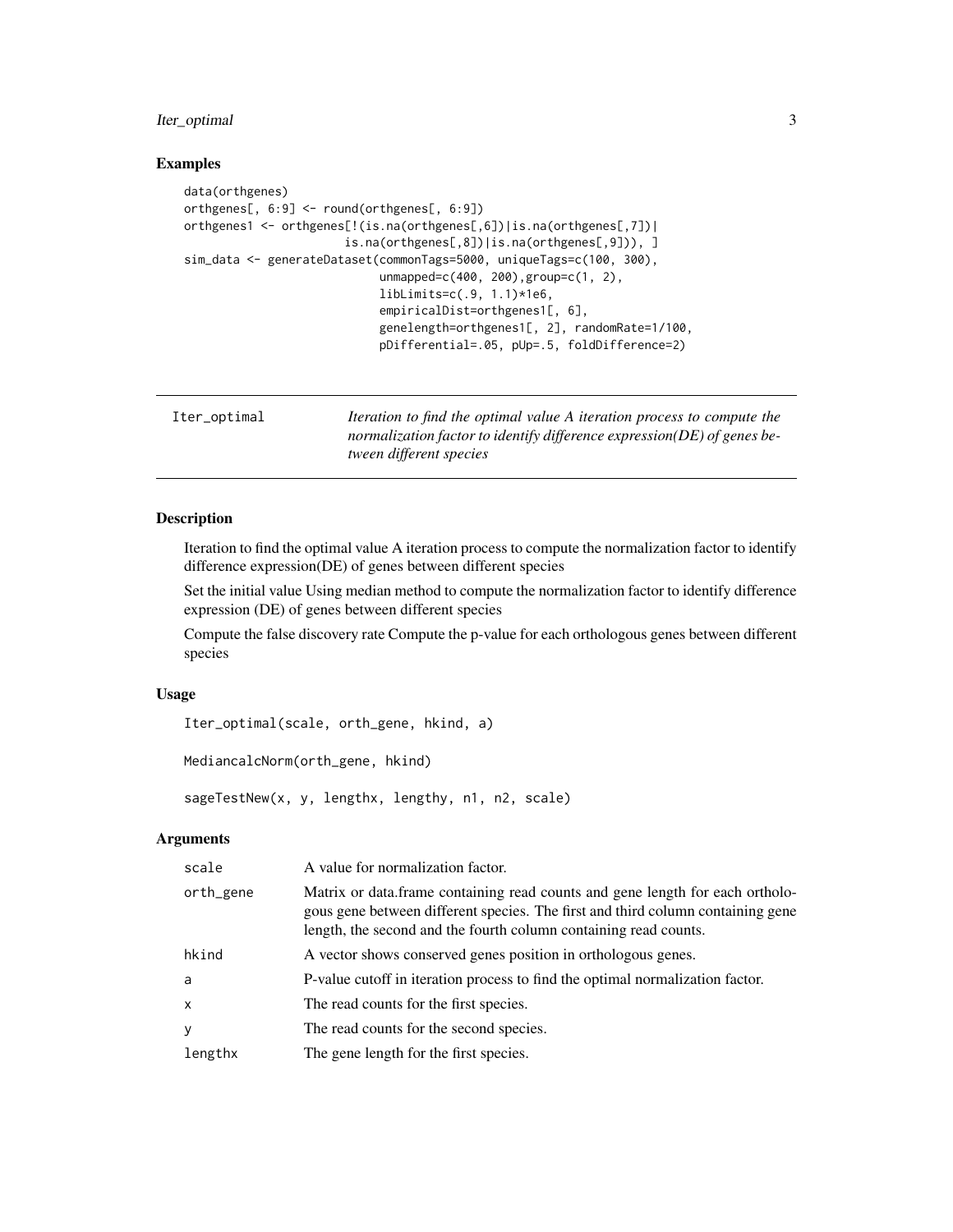| lengthy        | The gene length for the second species.       |
|----------------|-----------------------------------------------|
| n1             | The total read counts for the first species.  |
| n <sub>2</sub> | The total read counts for the second species. |

# Value

factor Computed normalization factor.

scale Computed Normalization factor.

p\_value P-values for each orthologous genes between different species.

# Functions

- Iter\_optimal: obtain the optimal normalization value.
- MediancalcNorm: get scaling factor for different species.
- sageTestNew: obtain the p-value for each orthologous genes between different species.

# References

Brawand D, Soumillon M, Necsulea A, Julien P, Csardi G, Harrigan P, et al. The evolution of gene expression levels in mammalian organs. Nature. 2011;478:343-348.

# Examples

```
data(sim_data)
scale <- MediancalcNorm(orth_gene=sim_data, hkind=1:1000)
Iter_optimal(scale=scale, orth_gene=sim_data, hkind=1:1000, a=0.05)
data(sim_data)
MediancalcNorm(orth_gene=sim_data, hkind=1:1000)
data(sim_data)
orth_gene <- sim_data
hkind <- 1:1000
scale <- MediancalcNorm(orth_gene=orth_gene, hkind=hkind)
x <- orth_gene[, 2]
y <- orth_gene[, 4]
lengthx <- orth_gene[, 1]
lengthy <- orth_gene[, 3]
n1 \le -\text{sum}(x)n2 \le -\text{sum}(y)p_value <- sageTestNew(x, y, lengthx, lengthy, n1, n2, scale)
```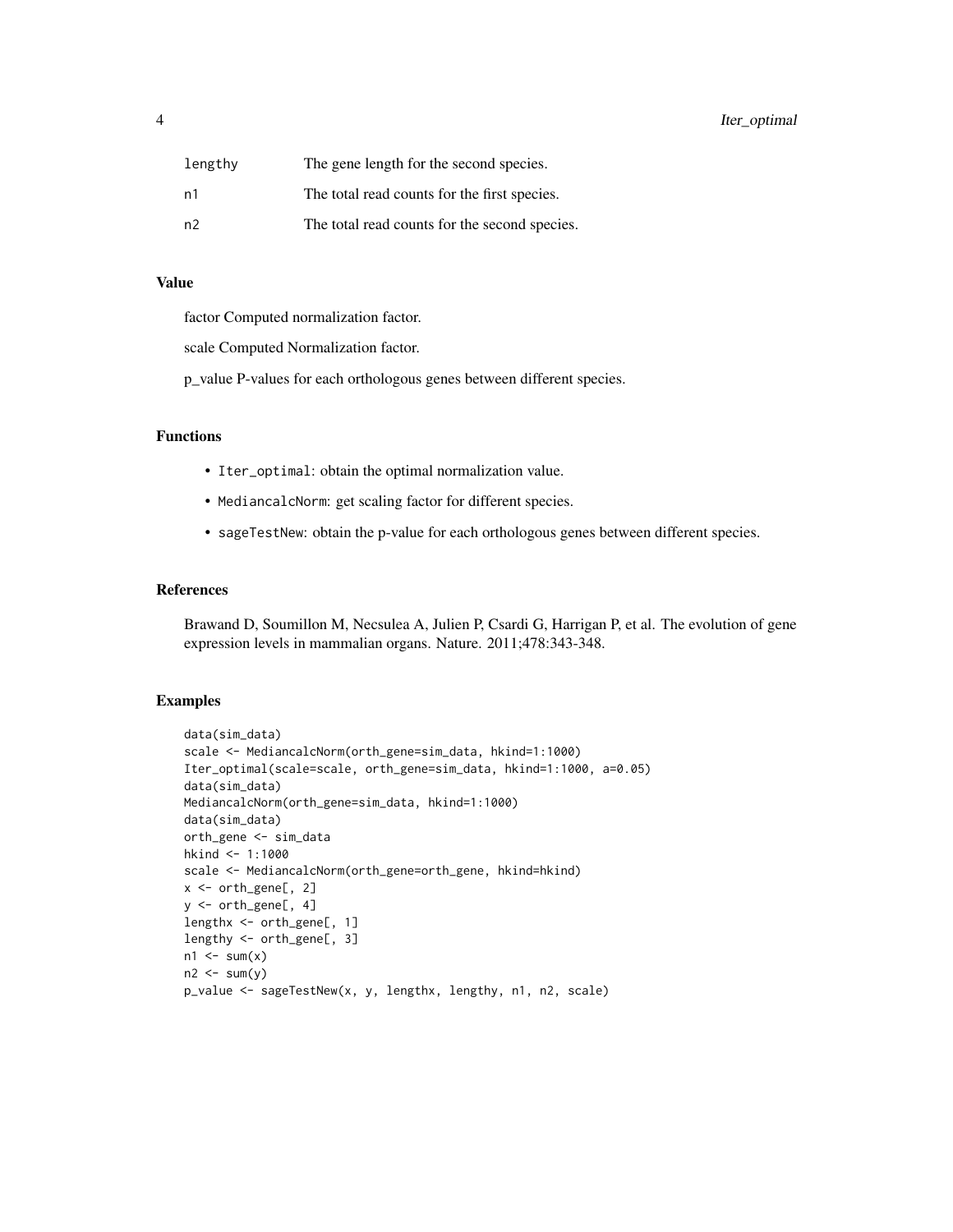<span id="page-4-0"></span>

# Description

This data set gives 27821 orthologous genes which include read counts and genes length between the two different species.

#### Usage

orthgenes

# Format

A data.frame containing 27821 orthologous genes.

### Source

Brawand D, Soumillon M, Necsulea A, Julien P, Csardi G, Harrigan P, et al. The evolution of gene expression levels in mammalian organs. Nature. 2011;478:343-348.

Compute the normalization factor to identify difference expression *(DE) of genes between different species*

# Description

To normalize read counts and identify difference expression(DE) of orthologous genes between different species.

#### Usage

SCBN(orth\_gene, hkind, a=0.05)

#### Arguments

| orth_gene | Matrix or data frame containing read counts and gene length for each ortholo-   |
|-----------|---------------------------------------------------------------------------------|
|           | gous gene between different species. The first and third column containing gene |
|           | length, the second and the fourth column containing read counts.                |
| hkind     | A vector shows conserved genes position in orthologous genes.                   |
| a         | P-value cutoff in iteration process to find the optimal normalization factor.   |

#### Value

list(.) A list of computed normalization factors, "median\_val" represents foctors computed by median methods, "scbn\_val" represents factors computed by SCBN methods.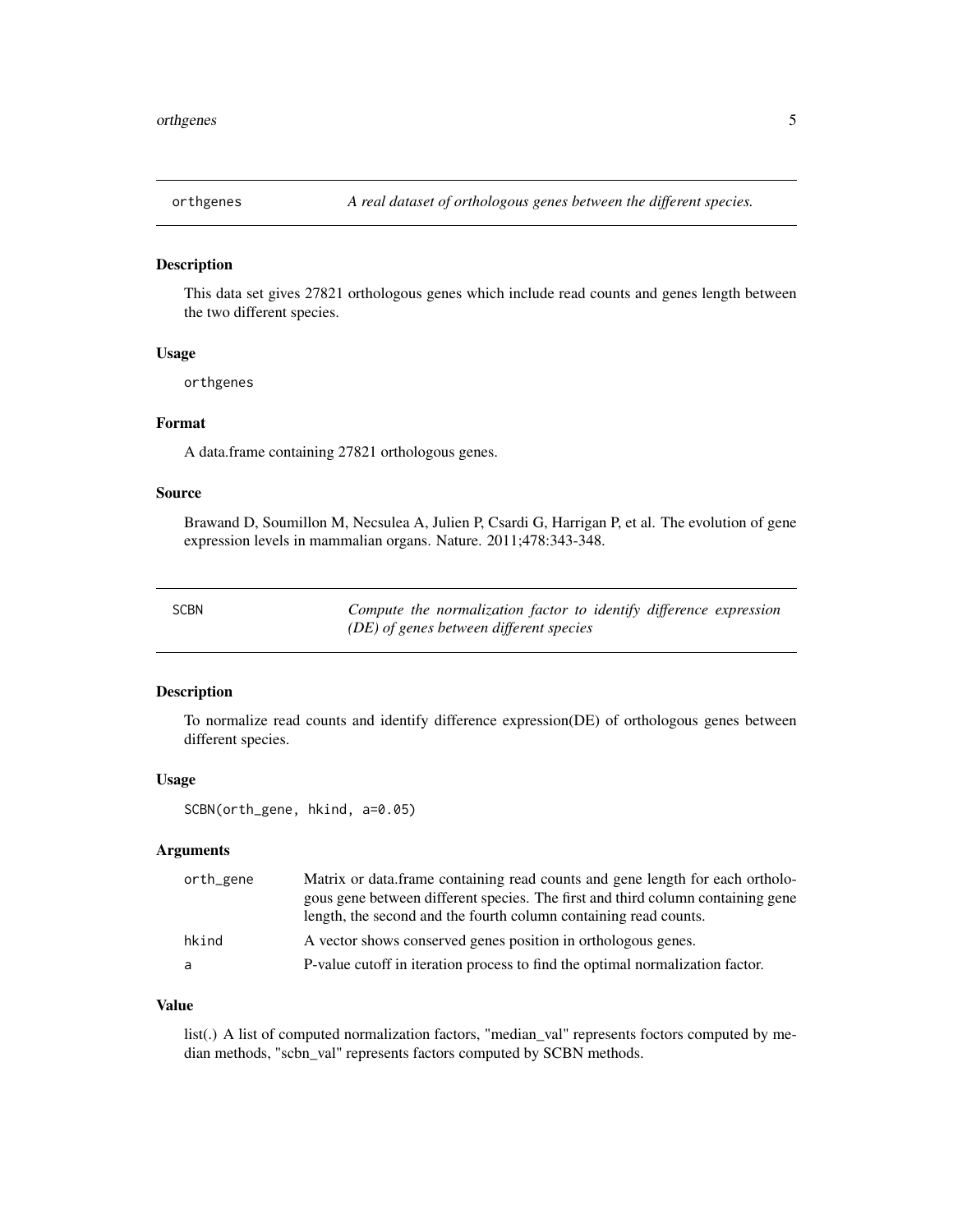# <span id="page-5-0"></span>Examples

```
data(sim_data)
SCBN(orth_gene=sim_data, hkind=1:1000, a=0.05)
```

| sim data |          |  | A simulation dataset of orthologous genes between the different |  |  |
|----------|----------|--|-----------------------------------------------------------------|--|--|
|          | species. |  |                                                                 |  |  |

# Description

This data set gives 4149 orthologous genes which include read counts and genes length between the two different species.

# Usage

sim\_data

# Format

A data.frame containing 4149 orthologous genes.

#### Source

Zhou Y, Zhu JD, Tong TJ, Wang JH, Lin BQ, Zhang J(2018, pending publication). A Novel Normalization Method and Differential Expression Analysis of RNA-seq Data between Different Species.